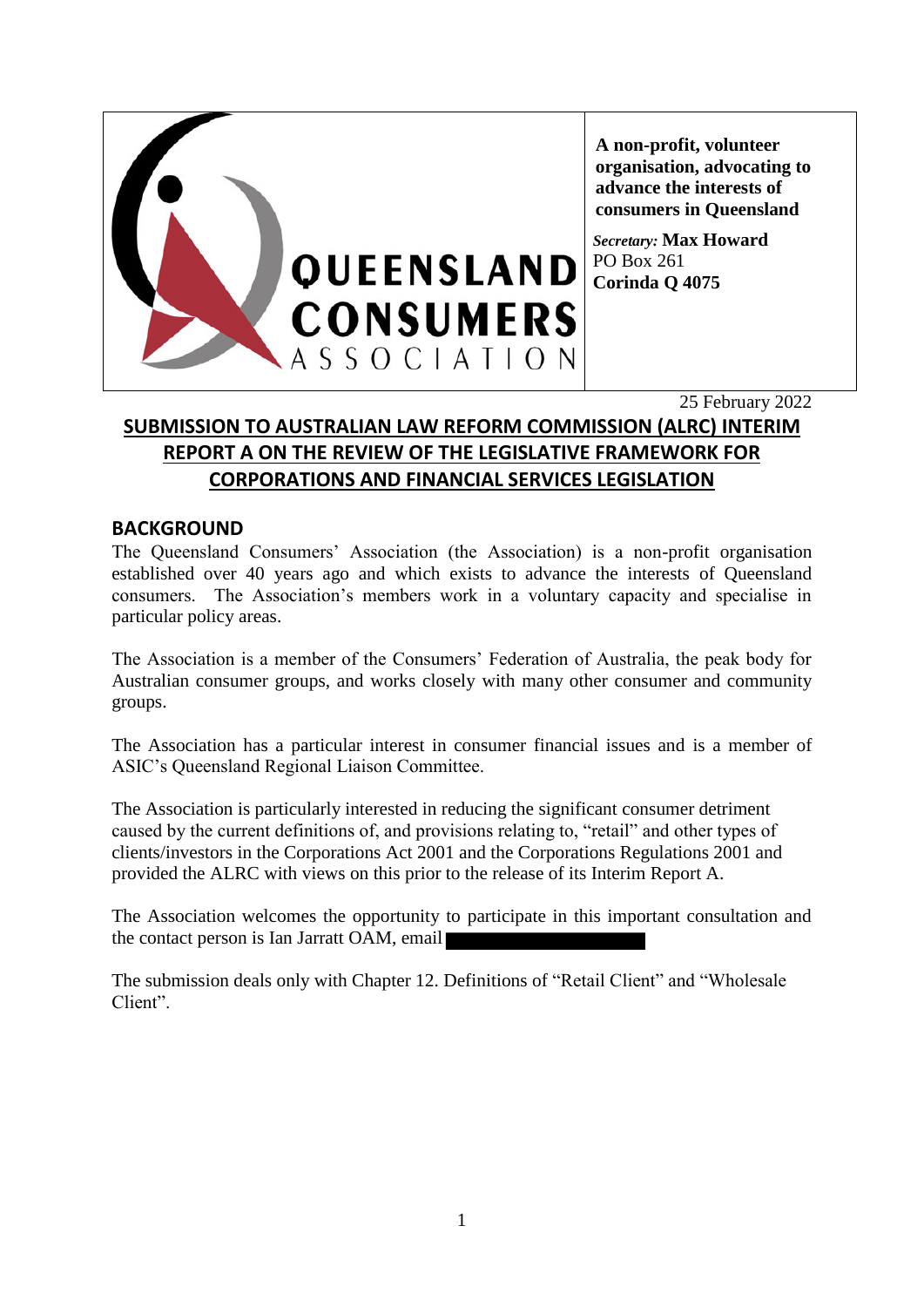## **GENERAL COMMENTS**

Given the significant consumer detriment occurring with the current definitions of "Retail Client" and "Wholesale Client" etc. in the legislation, plus the considerable the time since previous reviews (and their failure to result in any significant changes to the legislation, for example the 2011 Treasury Options Paper) we **strongly welcome** the ARLC's decision to include these issues in the Interim Report and hope that its work on them will result in beneficial legislative change.

We **very strongly agree** with the following statements in the Report: *The distinction between 'retail clients' and 'wholesale clients' is pivotal to the operation of Chapter 7 of the Corporations Act*. (12.1)

*The distinction between 'retail clients' and 'wholesale clients' is of critical importance from a policy perspective as it determines when particular protections are available (to 'retail clients') and when a less protective regime applies (to 'wholesale clients').* (12.2)

*The presumption that wholesale clients have the means to seek appropriate advice may be correct in theory but it does not necessarily lead to the obtaining of appropriate advice in practice.* (12.3)

*The introduction of these additional protections in part reflects a recognition of the inherent limits on the ability of individuals to understand and appropriately account for risk when making financial decisions. It also reflects the increased range and complexity of financial products that are now being offered to retail clients such as derivatives and exchange traded funds. Of further relevance are the higher potential returns (and consequential higher risk) on some complex products as compared with basic financial products such as bank deposits.* (12.10)

*As a result of these reforms, the classification of a client as retail or wholesale is of greater consequence now than it was at the time of the FSR Bill, from the perspective of both clients and financial service providers.* (12.11)

*When a critical definition, which enlivens key statutory protections, is so long and can only be fully understood by reading multiple sources, its useability is questionable.* (12.30)

*Previous reviews and preliminary feedback to the ALRC from stakeholders suggest that:* 

- *the asset and income thresholds for the purposes of the 'investor wealth' test (which have not been updated since 2001) are out of date in view of increasing asset values;*
- *there is hesitation on the part of AFS Licensees to apply the 'sophisticated investor' exception; and*
- *providers are often incentivised to characterise a client as a wholesale client in view of the compliance requirements associated with providing products or services to a retail client, the greater ease with which providers can sell complex products to wholesale clients, and the opportunity for providers to generate greater returns with complex products or investments.* (12.33)

*Case law has also identified challenges with the interpretation and application of the definitions of 'retail client' and 'wholesale client'.* (12.34)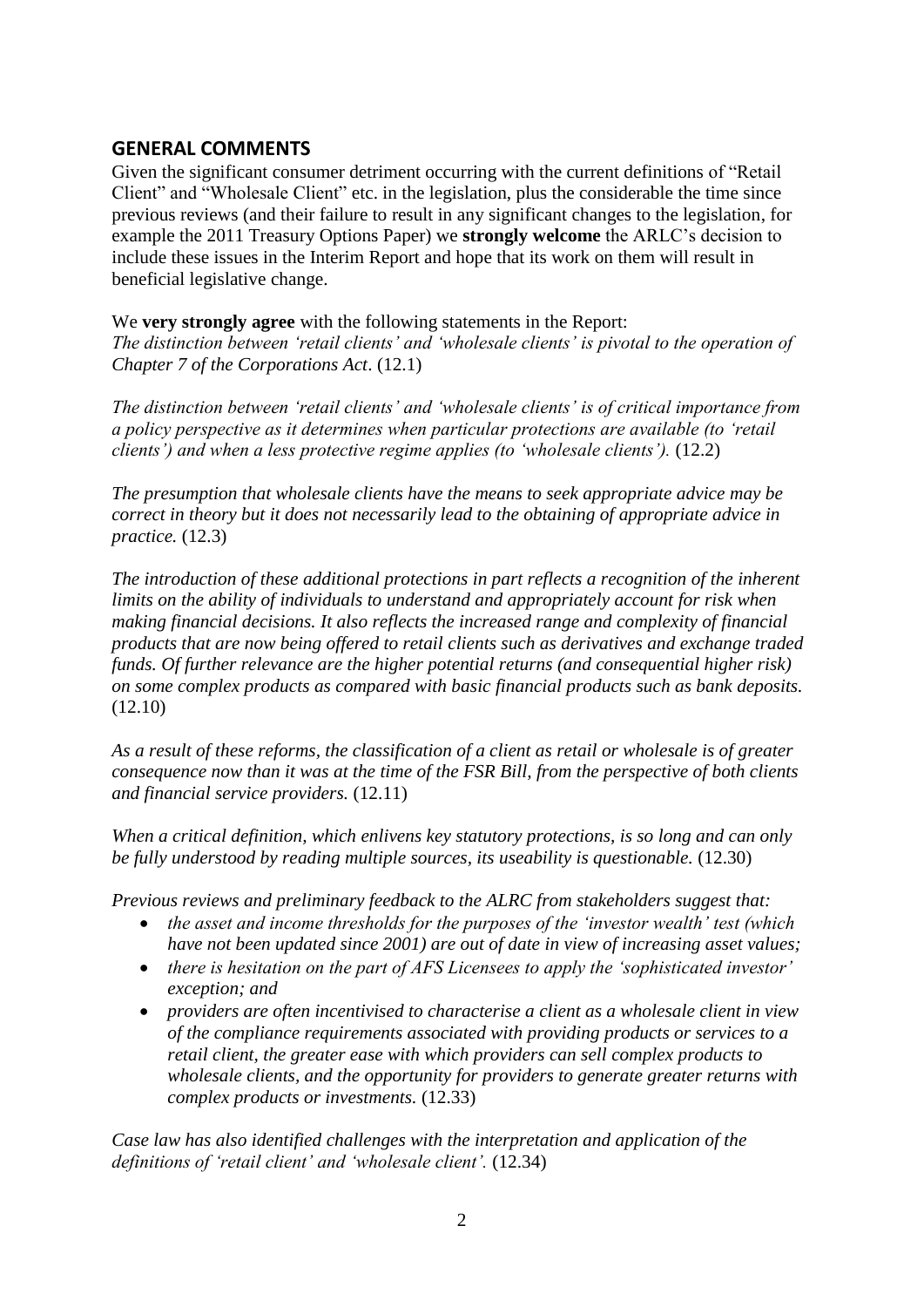The statements highlight very well the magnitude and importance of the problems caused by the current definitions of "retail" and other types of clients/investors in financial legislation and the need for reforms designed to reduce the consumer detriment arising from these problems.

**However, while we support the achieving more simplicity and consistency in this area, this should not be at the expense of achieving the better outcomes for consumer protection and the reductions in consumer detriment that are urgently needed and which should be the highest priority.**

## **SPECIFIC COMMENTS**

#### **In relation to Question A16**

*Should the definition of 'retail client' in s 761G of the Corporations Act 2001 (Cth) be amended:* 

*a. to remove:* 

*i. subsections (5), (6), and (6A), being provisions in relation to general insurance products, superannuation products, RSA products, and traditional trustee company services; and ii. the product value exception in sub-s (7)(a) and the asset and income exceptions in sub-s (7)(c); or*

*b. in some other manner?*

We do not have any comments on the removal of:

*i. subsections (5), (6), and (6A), being provisions in relation to general insurance products, superannuation products, RSA products, and traditional trustee company services;*

Our comments on the removal of: *ii. the product value exception in sub-s (7)(a) and the asset and income exceptions in sub-s (7)(c);* are:

While we recognize the many problems with current provisions (including that the value, etc. levels have not been adjusted to reflect changes in incomes, wealth, etc.) if the concepts of "wholesale investor" and "professional investor" are retained we have major concerns about how these people will be identified and by whom in the absence of any product value, asset and income levels.

We oppose businesses being able to make these decisions without there being any legally enforceable criteria. Furthermore, we consider there is great merit in requiring that whenever a product is only available to non-retail clients that providers effectively advise such clients of their or the product's classification AND that therefore the client does not have same protections as "retail clients".

Also, if any any product value, asset and income values are retained for defining wholesale and professional investors there should be a mechanism for regular automatic changes in their levels to reflect changes in inflation, incomes, wealth, asset values, etc.

**However, importantly we question the need to continue with the concepts of "wholesale investor" and "professional investor". We suggest that the following alternative approach be considered:**